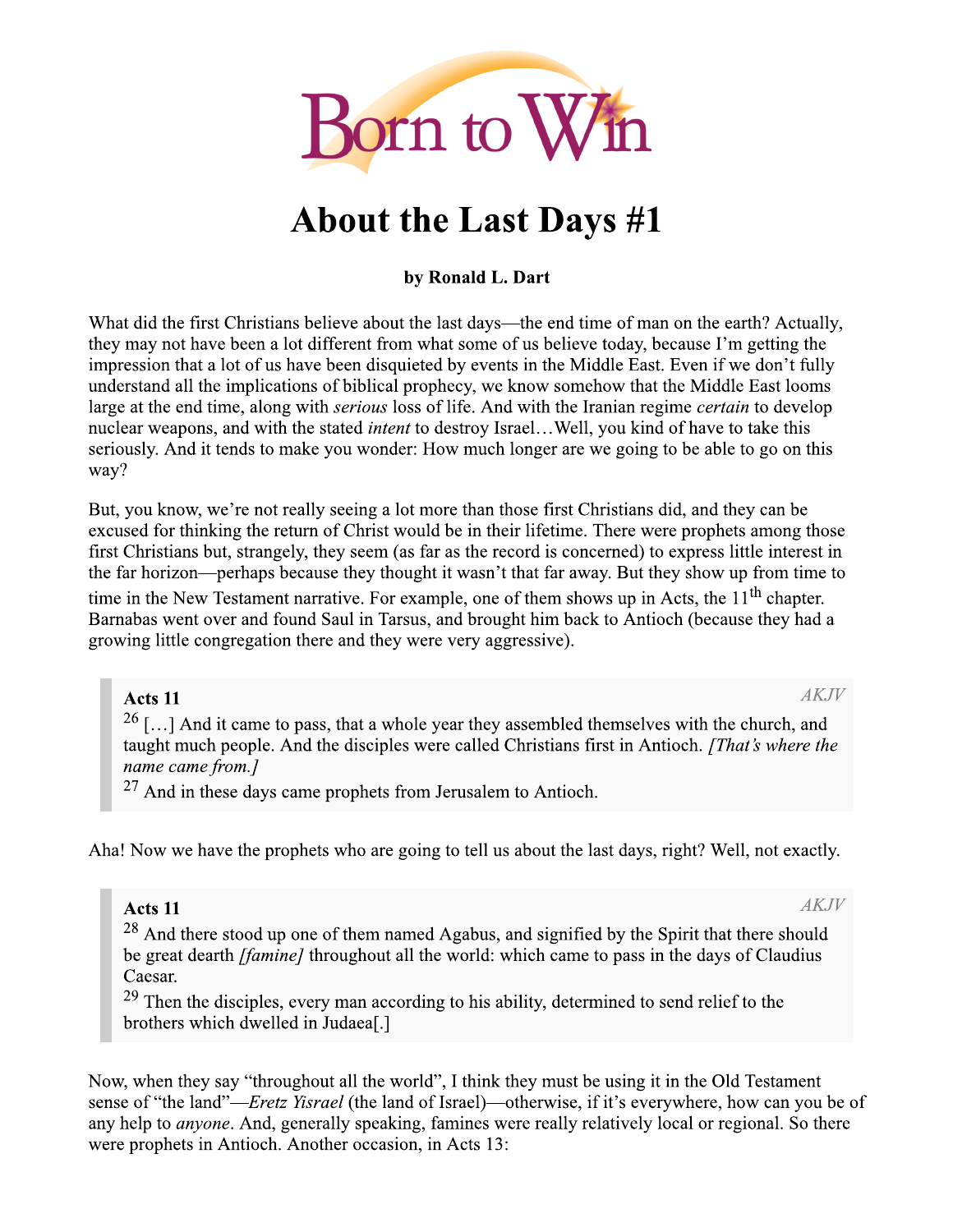# Acts 13

 $1$  Now there were in the church that was at Antioch certain prophets and teachers; as Barnabas, and Simeon that was called Niger, and Lucius of Cyrene, and Manaen, which had been brought up with Herod the tetrarch, and Saul.

 $2$  As they ministered to the Lord, and fasted, the Holy Ghost said, Separate me Barnabas and Saul for the work whereunto I have called them.

So, I presume it was through the prophets of this group that this commission was made toward the apostle Paul. Notice that all this stuff is still short-term. It's dealing with immediate problems. It's dealing with things in the around at the time—not going off like Revelation does into the apocalyptic, end time, everything coming unstuck.

Later, still in Antioch...This time Paul had had his first missionary journey; they had come back to Antioch; then they went down to the Jerusalem Conference and got some decisions made about Gentiles in the church. Still all very current stuff.

## Acts 15

 $30$  So when they were dismissed, they came to Antioch: and when they had gathered the multitude together, they delivered the letter:

 $31$  Which when they had read, they rejoiced for the consolation.

<sup>32</sup> And Judas and Silas, being prophets also themselves, exhorted the brothers with many words, and confirmed them.

But the prophets here seem more concerned with *exhortation* then with the far-off, distant future, end time, last days thing. Another example shows up late in Acts chapter 21, verse 8:

# Acts 21

<sup>8</sup> And the next day we that were of Paul's company departed, and came unto Caesarea: and we entered into the house of Philip the evangelist, who was one of the seven; and abode with him.

<sup>9</sup> And the same man had four daughters, virgins, who did prophesy.

 $10$  And as we tarried there many days, there came down from Judea a certain prophet, named Agabus.

Here's Agabus, back again. I guess it's the same guy.

# Acts 21

<sup>11</sup> And when he was come unto us, he took Paul's belt, and bound his own hands and feet, and said, Thus says the Holy Spirit, So shall the Jews at Jerusalem bind the man that owns this belt, and shall deliver him into the hands of the Gentiles.

 $12$  And when we heard these things, both we, and they of that place, begged him not to go up to Jerusalem.

<sup>13</sup> Then Paul answered, What mean you to weep and to break my heart? for I am ready not to be bound only, but also to die at Jerusalem for the name of the Lord Jesus.

And Paul went to Jerusalem, and he did get bound just like Agabus said. So the activities of the prophet, in the early church, seem to be very timely—that is, concerned with the events of the

KJ2000

 $AKJV$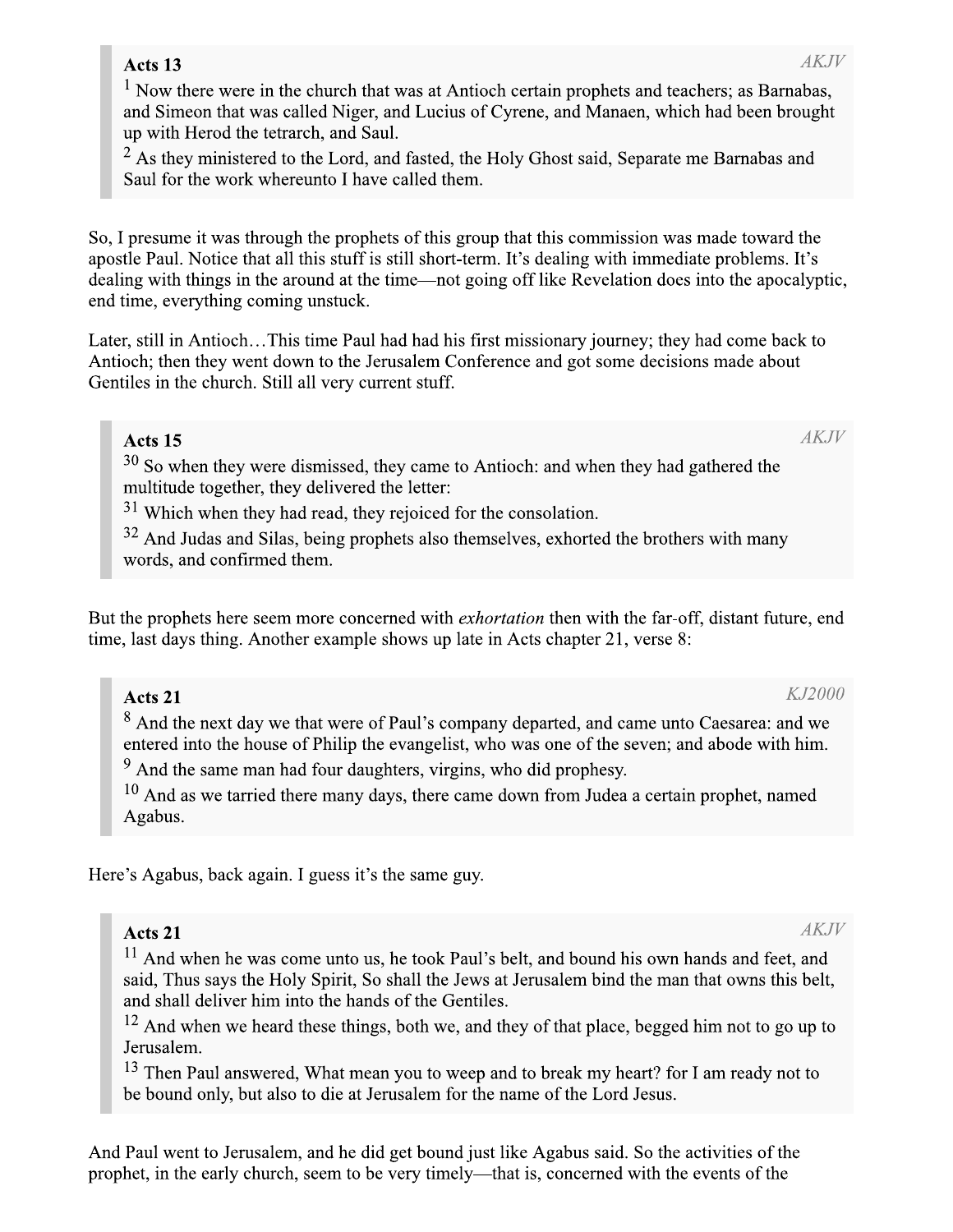immediate future—but that doesn't mean *at all* that there was not a broader view of prophecy in general and of the last days in particular. In fact, you are probably already thinking, as I go through this, about the Book of Revelation. We'll go there if time permits, but I already have a full set of programs on Revelation. (I'll tell you in a moment how we go about getting them.) But it's plain that they had a belief system about the last days which was at first somewhat off base. To some extent, this is accounted for by something Jesus said. You'll find in Matthew 24, and verse 29. He's talking about a time of tribulation, and he makes this statement. He says:

## **Matthew 24**

<sup>29</sup> Immediately after the tribulation of those days shall the sun be darkened, and the moon shall not give her light, and the stars shall fall from heaven, and the powers of the heavens shall be shaken:

 $30$  And then shall appear the sign of the Son of man in heaven: and then shall all the tribes of the earth mourn, and they shall see the Son of man coming in the clouds of heaven with power and great glory.

 $31$  And he shall send his angels with a great sound of a trumpet, and they shall gather together his elect from the four winds, from one end of heaven to the other.

Well now, these fellows, when they heard all that, it must have made their hair stand on end to consider it. And the way he put it to them, they may very well have thought, "This is going to happen right in my own lifetime." And he said:

# **Matthew 24**

<sup>32</sup> Now learn a parable of the fig tree; When his branch is yet tender, and puts forth leaves, you know that summer is near:

<sup>33</sup> So likewise you, when you shall see all these things, know that it is near, even at the doors.

<sup>34</sup> Truly I say to you, This generation shall not pass, till all these things be fulfilled.

Actually, in a manner of speaking, that was true of that generation. Because when this destruction of the Temple in AD 70 is fulfilled, a great many of the things that Jesus talked about here came to pass. But they didn't see the sign of the coming of the Son of Man, did they? Because he didn't come in that era. So, basically, teachers take this as a *type* of the end time—what happens in AD 70—not the final. And Jesus goes on, though, to say this:

# **Matthew 24**

<sup>35</sup> Heaven and earth shall pass away, but my words shall not pass away.

<sup>36</sup> But of that day and hour knows no man, no, not the angels of heaven, but my Father only.

<sup>37</sup> But as the days of Noah were, so shall also the coming of the Son of man be.

That is, it will come totally without warning. Now, you would think that put a damper on speculation by the disciples as to timing. Yet, he had told them things that they were to watch for. So you can forgive them for thinking this is all going to happen, really, within this generation. They had *no idea*—they hadn't got a clue—that history would continue for 2,000 years after that day. They didn't need to know that. In fact, knowing that would have taken a lot of the wind out of their sails. So, what did the first Christians believe about the last days, and how did that affect the things that they did and they said?

 $AKJV$ 

 $AKJV$ 

K.J2000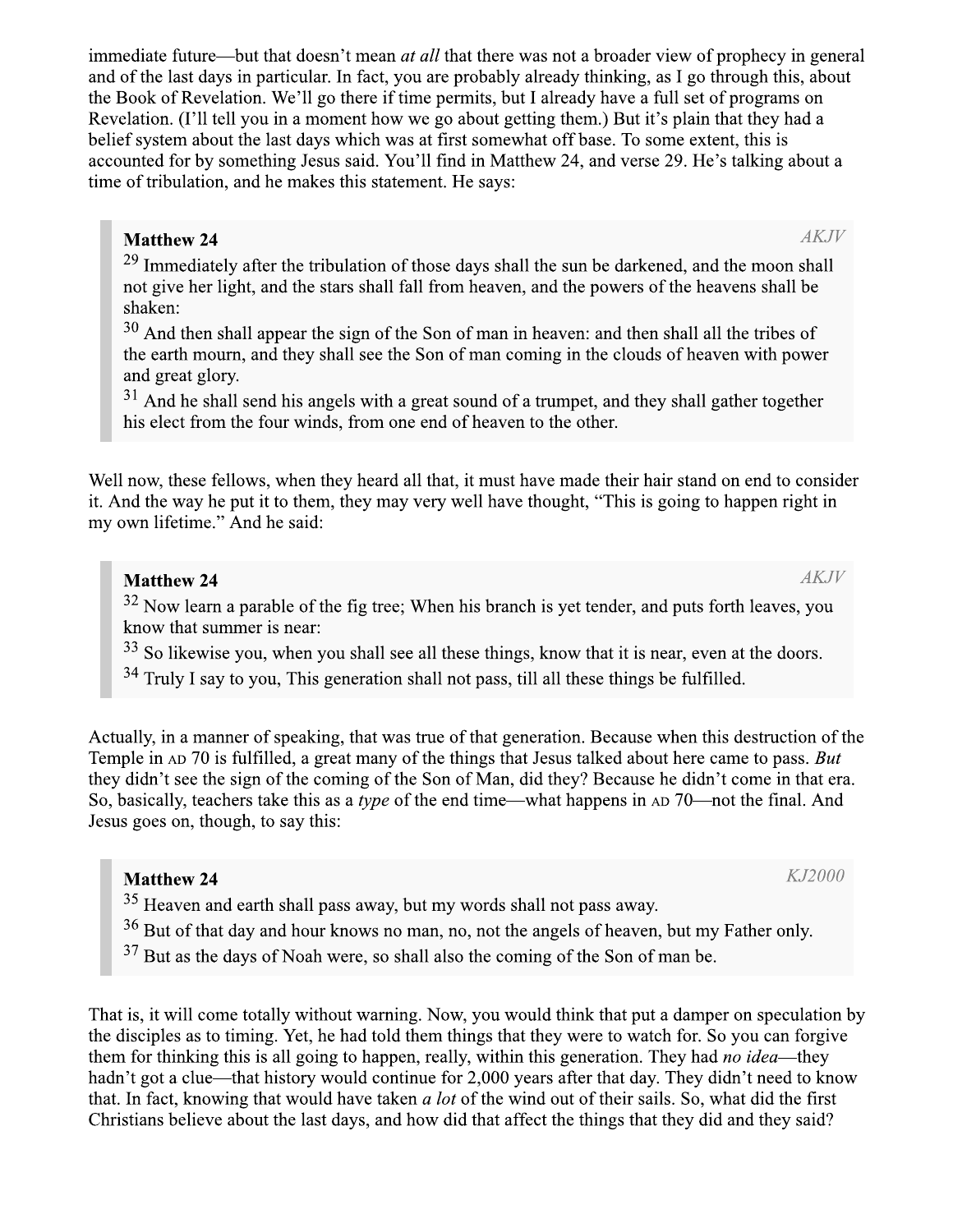There was an interesting question they put to Jesus. This was after the crucifixion, after his resurrection, after they kind of got their mind around the fact that he wasn't dead—he was alive. They came to him and they said:

#### Acts 1

 $6$  [...] Lord, will you at this time restore again the kingdom to Israel?

This is in Acts, the first chapter—in that short period of 40 days when Jesus was still appearing to them, and teaching them, and helping them to re-orient themselves to a new time and a new era. When they asked the question this way they betray their expectations about the Kingdom. "Will you at this time restore again the kingdom to Israel?" They were thinking all the way back to King David, the united Kingdom of Israel, all the 12 tribes, all of them in the land, all of them living under God's authority and not under the Romans. They looked for this. They thought that this was the kind of kingdom they were going to be looking for.

#### Acts 1

 $^7$  And he said unto them, It is not for you to know the times or the seasons, which the Father has put in his own power.

You know, it's funny; I've heard people say, "Well, Jesus said, 'No man knows the day or the hour', but it doesn't say you may not know the month...or are the year." Give me a break, fellas, really. When he said that, and then he adds this in and says:

### Acts 1

 $\frac{7}{1}$ ...] It is not for you to know the times or the seasons, which the Father has put in his own power.

 $\frac{8}{8}$  But you shall receive power, after the Holy Spirit has come upon you: and you shall be witnesses unto me both in Jerusalem, and in all Judea, and in Samaria, and unto the uttermost part of the earth.

Wow. Now, this is kind of fascinating. They were not to know the time of his coming, but they were told what they *had to do*. You know, this statement all by itself should have given them a clue: "Hey, this is going to be a while."

#### Acts 1

<sup>9</sup> And when he had spoken these things, while they beheld, he was taken up; and a cloud received him out of their sight.

 $10$  And while they looked steadfastly toward heaven as he went up *[No doubt with their mouths hanging open.]*, behold, two men stood by them in white apparel;

 $11$  Who also said, You men of Galilee, why stand you gazing up into heaven? this same Jesus, who is taken up from you into heaven, shall so come in like manner as you have seen him go into heaven.

Now, I doubt that these fellows ever looked at the Mount of Olives quite the same way again, because they realized one of these days they're going to see him come back to the Mount of Olives. I think it took a while for them to settle in and understand that the Kingdom of God was not a mere restoration of

**AKJV** 

**AKJV** 

**AKJV**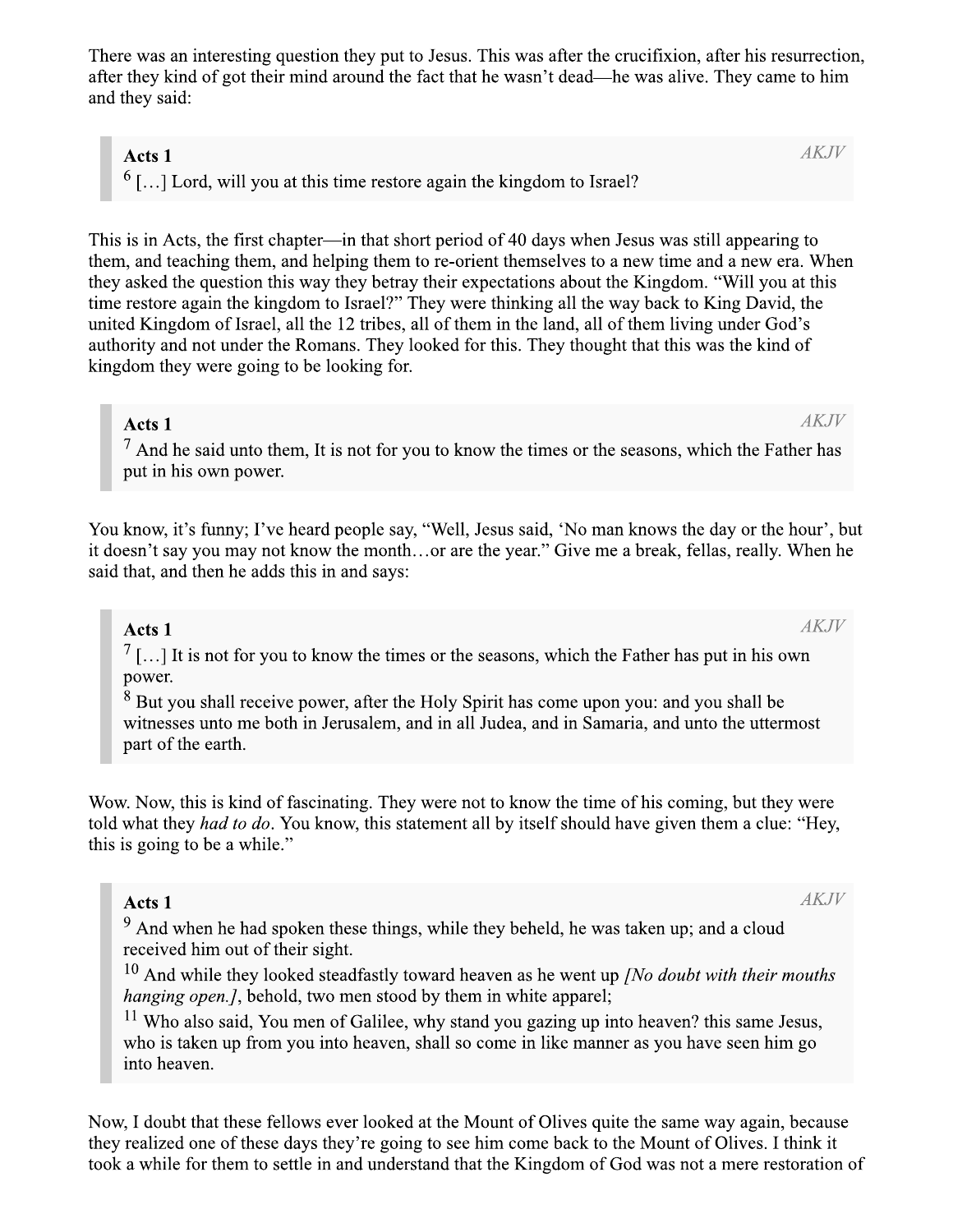the Kingdom of Israel. Because, after all, he had told them they were supposed to go to the far corners of the earth and to take this gospel *everywhere*. Now they have a little time to settle down and think through some of the things Jesus had told them.

It's rather interesting, I think, to realize that—after the resurrection, after the three days and three nights, after the *incredible* emotional shock of Jesus' resurrection and his appearing to them—they really needed Jesus with them for a few days to, kind of, get their act back together again, to get their heads on straight again. And so he stayed with them, appearing from time to time, for 40 days after that.

Then he went off and was ascended into heaven. They still had 10 days before Pentecost. I think they needed that 10 days. They needed a period of time to go off by themselves, if necessary; to talk to one another; to sort this thing out; for them to figure out, "Where are we? What's going to happen? What's coming next? How long is it going to be before the Master's return? What are we going to look for?" Well now, Peter's interpretation of the prophet Joel, that he gave on the day of Pentecost shortly following this, is of special interest for the question we're asking today: What did the church—the first Christians—believe about the last days?

Well, on this day of Pentecost, in the second chapter of Acts, the story is told. The Holy Spirit fell on them. They all spake with tongues of different nations. The tongues are named. The people understood what they were saying. They were hearing them speak in their own languages the wonderful works of God. The message had content that was known. Okay. Some of them were, in doubt, saying to one another, "What does this mean?" Others said, "Aw, these guys have had too much to drink. They're filled with new wine."

## Acts 2

**AKJV** 

<sup>14</sup> But Peter, standing up with the eleven, lifted up his voice, and said unto them, You men of Judea, and all you that dwell at Jerusalem, be this known unto you, and hearken to my words:

<sup>15</sup> For these are not drunken, as you suppose, seeing it is but the third hour of the day.

 $16$  But this is that which was spoken by the prophet Joel:

And then Peter proceeds to give us the full context of what the prophet Joel said, that Peter felt was what they were seeing.

## Acts<sub>2</sub>

<sup>17</sup> And it shall come to pass in the last days, says God, I will pour out of my Spirit upon all flesh:  $[\ldots]$ 

And that's interesting all in itself. And I don't really understand why it took them so long to get their mind around the fact the gospel had to go to the Gentiles, but it did.

### Acts 2

 $AKJV$ 

 $AKJV$ 

 $17$  [...] I will pour out of my Spirit upon all flesh: and your sons and your daughters shall prophesy, and your young men shall see visions, and your old men shall dream dreams: <sup>18</sup> And on my servants and on my handmaidens I will pour out in those days of my Spirit; and they shall prophesy:

Notice we've got *women and men*—prophesying, preaching, spreading the gospel.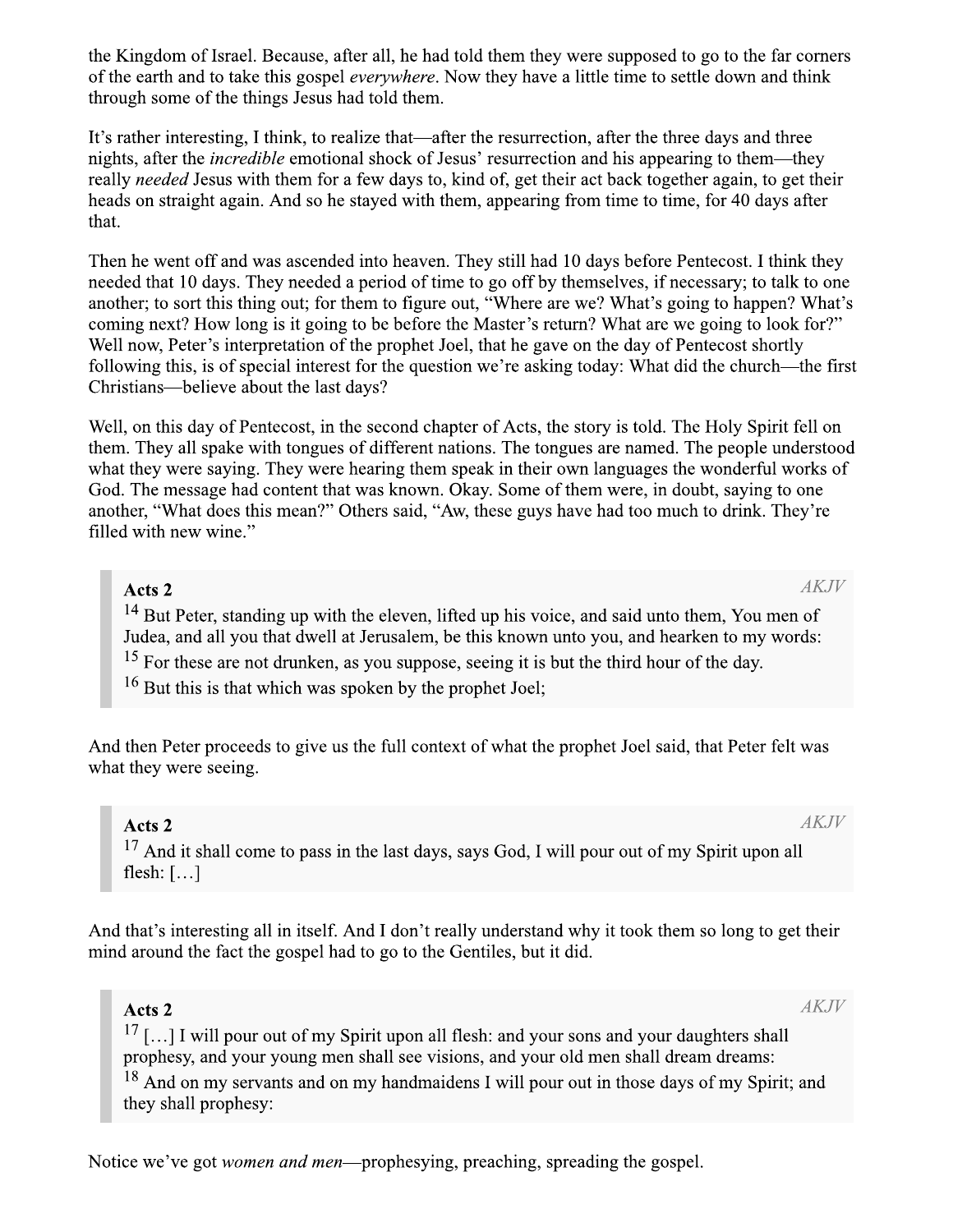| AK H<br>Acts 2                                                                                      |
|-----------------------------------------------------------------------------------------------------|
| $19$ And I will show wonders in heaven above, and signs in the earth beneath; blood, and fire,      |
| and vapor of smoke:                                                                                 |
| $120$ The sun shall be turned into darkness, and the moon into blood, before that great and notable |
| day of the Lord comes:                                                                              |

 $^{21}$  And it shall come to pass, that whosoever shall call on the name of the Lord shall be saved.

Again, I hear this, and I ask myself: What was it that they didn't get about this? It was not that the Gospel was only going to go to the Jews; it had to go everywhere. Now, it gives us an insight if we go back to Joel (and you'll find the prophecy he's talking about in the second chapter of Joel, verse 28). If you look at what Joel wrote in a broader context, and then compare it with what Peter said, it's plain that Joel, in context, is talking about *the time of the last days*; and that's how Peter understood it. I know that because of one variation in the construction of it. Joel said:

Joel 2

<sup>28</sup> And it shall come to pass afterward, [...]

Peter said:

### Acts 2

<sup>17</sup> And it shall come to pass in the last days, [...]

And I think this is Peter's *interpretation* of what Joel said. He's not just citing the Septuagint or something, because the Septuagint agrees with our Old Testament version of Joel. Now plainly, in spite of any efforts to re-interpret what Peter was saying, Peter thought he was seeing the opening stages of the events of the last days. And there is no reason he should have thought otherwise. Jesus made it plain enough that only the Father knew the times. It was not for Peter to know. What Peter did know was this: He had just experienced the opening phases of the prophecy in Joel. For all he knew, the sun was going to be turned to darkness and the moon into blood in a matter of days or weeks or months or maybe years at the most.

Now, there's one aside here because someone is worried about the infallibility and the inspiration of Scripture. You should know this about Scripture in general, the New Testament in particular: It is the testimony of witnesses. Luke, here in Acts, is giving testimony to what Peter said and, indirectly, to what Peter believed. And all we have to do is just look at that and say, "This is Peter's testimony", and we can try to understand—grasp where he was in his head when he said it.

As Peter made his way through Joel's prophecy, he spoke of God pouring out his Spirit upon all flesh. "Your sons, your daughters, begin to prophesy. Your young men will see visions. Your old men will dream dreams." Nobody is left out. "On my servants and my handmaidens I will pour out of those days of my Spirit; and they shall prophesy." That's what Joel said. And Peter, looking around him...this is what he's seeing happen on this day. And I may point out that it was not just men who are speaking, apparently, on this day. There were 120 disciples, and my impression is everybody—man, woman, and child—was *full* of the Spirit on this day.

# Acts 2

 $AKJV$ 

<sup>19</sup> And I will show wonders in heaven above, and signs in the earth beneath; blood, and fire, and vapor of smoke:

 $AKJV$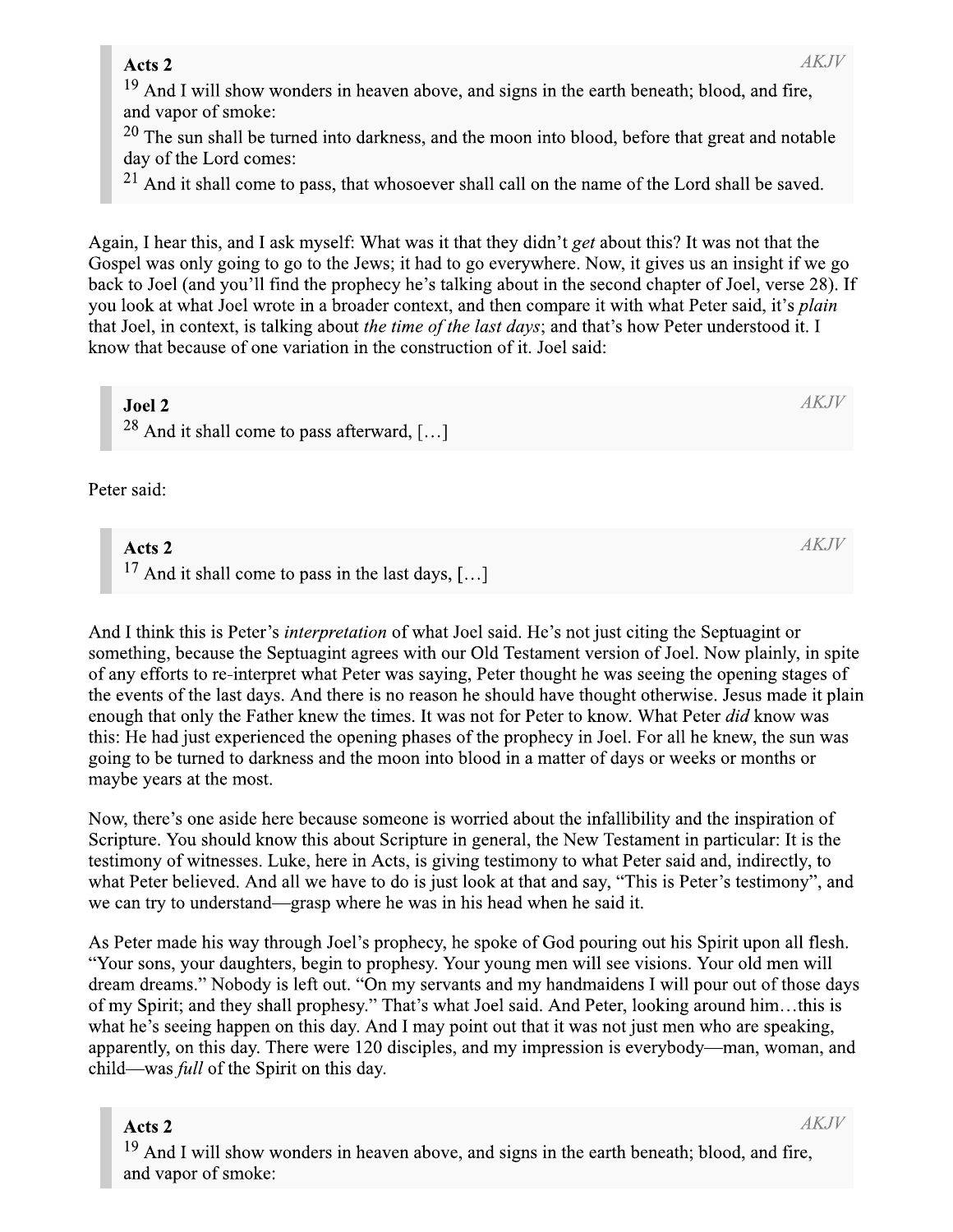$20$  The sun shall be turned into darkness, and the moon into blood, before that great and notable day of the Lord comes:

Now, this matches up with what the old prophets had said about God's final intervention in the affairs of man. It also matches up with what John will see in the Book of Revelation. This did not happen in the days following Pentecost, and we aren't sure what Peter thought about that. On the day of Pentecost, he thought he was there. But then days went by. And then a year went by. And then *another* year went by. And I think what he may have come to see is that he was stepping through a process, and the remainder of this process was yet to come.

## Acts 2

 $AKJV$ 

 $21$  And it shall come to pass, that whosoever shall call on the name of the Lord shall be saved.

I don't know why Peter didn't see the implications of this at first. Because he would later have to be shown, specially, that the Gospel was not exclusively for Jews. God was kicking the door open for all *mankind*. Peter and the others, though, would finally, I think, when they thought this through, have thought back to what Jesus said about the last days in one of his great messages—the Olivet Prophecy. It's in Matthew 24, in case you didn't recall.

# **Matthew 24**

 $<sup>1</sup>$  Jesus left the temple and was walking away when his disciples came up to him to call his</sup> attention to its buildings.

I can see these bunch of country boys from up in Galilee—fisherman—and they must have been terribly excited by everything. Jesus said:

# **Matthew 24**

<sup>2</sup> "Do you see all these things?" he asked. "I tell you the truth, not one stone here will be left on another; every one will be thrown down."

<sup>3</sup> As Jesus was sitting on the Mount of Olives, the disciples came to him privately. "Tell us," they said, "when will this happen, and what will be the sign of your coming and of the end of the age?"

One important thing to note: They are not asking about the end of the *world*; they're asking about the end of the *age*. And this is what they would have meant by "the last days". When Peter spoke of "the last days" in his Pentecost sermon, he's talking about the end of the age.

Now, I can't think of anything Jesus would have said on this day that have been more riveting. The Temple was the absolute center of these men's religious lives—just like all the Jews. They knew the history of the place. They knew they had been destroyed once before. So they couldn't have been totally taken aback to hear that it would happen again.

To understand what they understood about the Temple, a prophecy from Jeremiah might be helpful. Jeremiah was sent down to the city gates to preach to these people. (Sort of like going down to the courthouse steps. This is in the pre-television days, naturally.) And his job was to tell people what was coming. Jeremiah, chapter 7. He said:

NIV '84

NIV '84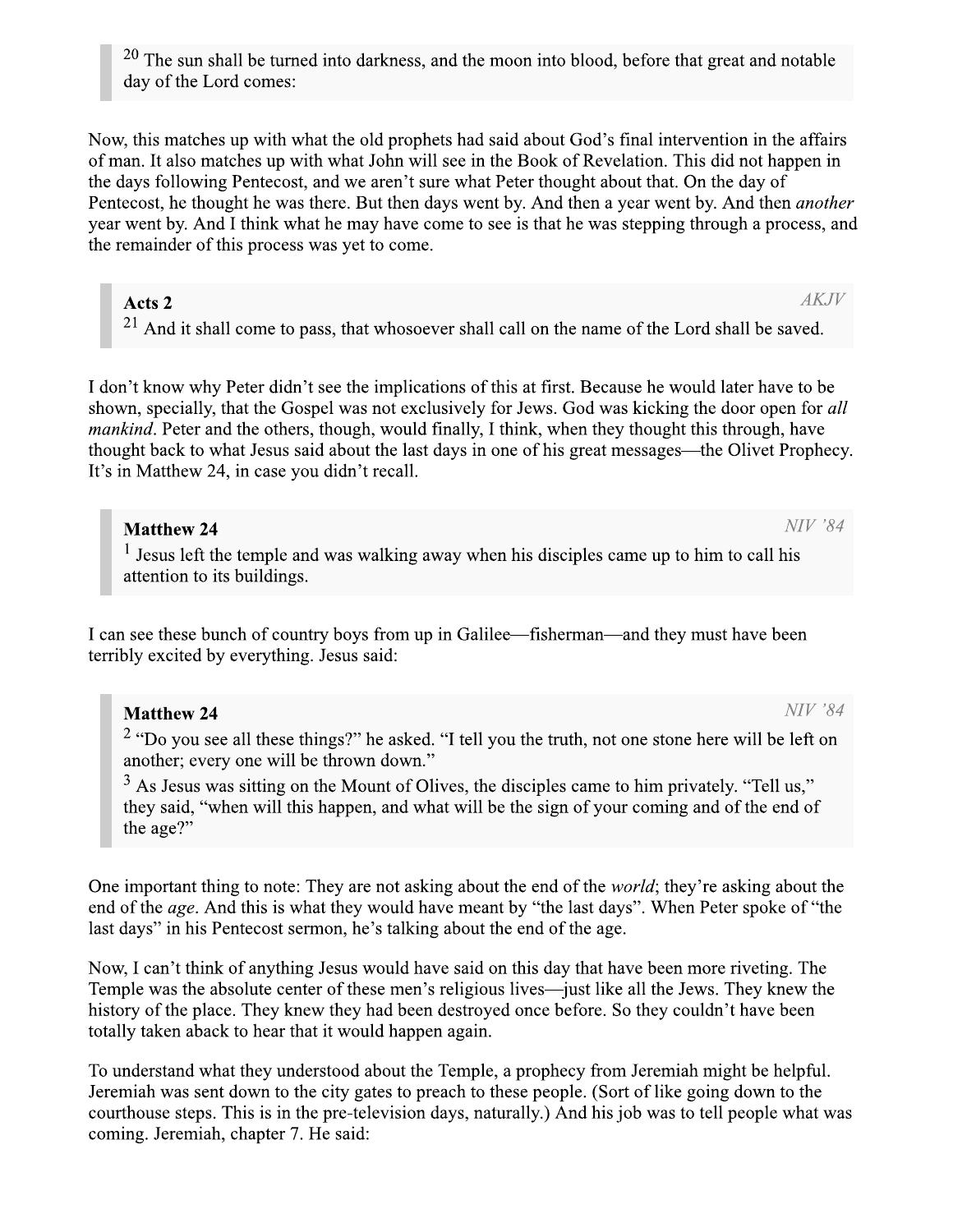<sup>3</sup> This is what remiah 7<br>This is what the Loro Almighty, the God<br>d I will let you live in this place.<br>"Reform your actions. Change the way y d of Israel, says: Reform your ways and your actions. and I will let you live in this place  $NIV$  '84 by, the God of Israel, says: Reform your ways and your actions, ce.

What? "Reform your actions. Change the way you live, and I'll let you stay here."

# Jeremiah 7

 $4$  Do not trust in deceptive words and say, "This is the temple of the LORD, the temple of the nd I'll let you stay here."<br>
e temple of the Loro, the temple of<br>
arms and waving at the different pa<br>
think you can say that."

They were casting their eyes around and holding up their arms and waving at the different parts of the building—iust like the disciples of Jesus. He said, "Don't think you can say that." f Jesus. He said, "Don't think you can say that." What? "Reform your act<br>  $J$ <br>  $\frac{1}{4}$  Do not trust in dec<br>
Lorp, the temple of<br>
They were casting their explicitly<br>
building—just like the diverse of or where."<br> **h 7**<br>
t trust in deceptive words and say, "This is the temple of the Loro, the temple of the<br>
temple of the Loro, the temple of the<br>
e temple of the Loro, the temple of the<br>
temple of the Loro, the temple of t

# Jeremiah 7

 $<sup>5</sup>$  If you really change your ways and your actions and deal with each other justly.</sup>

 $\frac{6}{11}$  if you do not oppress the alien, the fatherless or the widow and do not shed innocent blood in this place, and if you do not follow other gods to your own harm.

 $\frac{1}{2}$  then I will let you live in this place, in the land I gave your forefathers for ever and ever.

 $8$  But look, you are trusting in deceptive words that are worthless.

 $\frac{9}{2}$  Will vou steal and murder, commit adultery and periury, burn incense to Baal and follow other gods you have not known.

 $\frac{10}{10}$  and then come and stand before me in this house, which bears my Name, and say, "We are safe"—safe to do all these detestable things?

<sup>11</sup> Has this house, which bears my Name, become a den of robbers to you? [...]

<sup>o</sup> But look, you are t<br>
<sup>9</sup> Will you steal and<br>
gods you have not k<br>
<sup>10</sup> and then come an<br>
safe"—safe to do all<br>
<sup>11</sup> Has this house, w<br>
Oh ho! You've heard tha<br>
temple—knocking over t<br>
changers tables, and upse<br>
mercha ! You've heard that before, haven't you? That's what Jesus quoted when he went right into the  $t$  temple—knocking over tables, whipping animals, and sending them running through the money- $\alpha$  changers tables, and upsetting everything in the temple. "Have you made my house into a house of merchandise?" [John 2].

### Luke 19

<sup>46</sup> "It is written." he said to them. ""My house will be a house of praver": but you have made it 'a den of rob tten," he said to them, "'My house will be a house of prayer'; but you have made it bbers." m, "'My house will be a house of p<br>ng! declares the Lorp.<br>ting. He said:

### Jeremiah 7

 $^{11}$  [...] But I have been watching! declare

And then he says something fascinating. He said:

### Jeremiah 7

**Jeremiah 7**<br><sup>12</sup> Go now to the place in Shiloh where I first made a dwelling for my Name. [...]

 $NIV$ '84

 $NIV$ '84

## Jeremiah 7